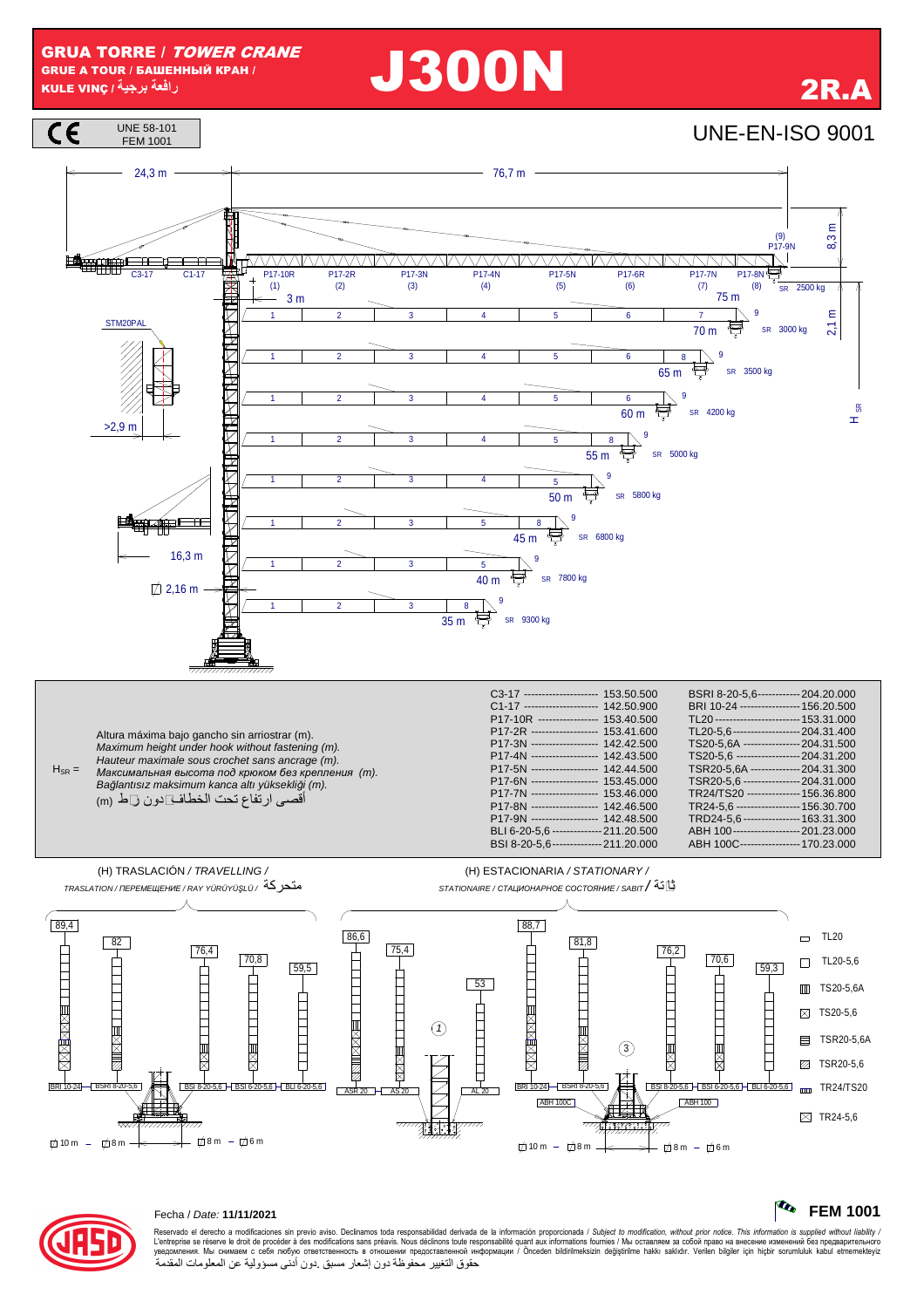| $  \overline{ \textsf{CARGAS} } / \textsf{LOADS} / \textsf{CHARGES} / \textsf{HATPYSKM} / \textsf{YÜKLER} /   \rangle$<br><b>J300N.2R.A</b> |                     |                                                                                                                                       |       |       |      |      |      |      |      |      |      |      |      |
|---------------------------------------------------------------------------------------------------------------------------------------------|---------------------|---------------------------------------------------------------------------------------------------------------------------------------|-------|-------|------|------|------|------|------|------|------|------|------|
| $\sigma_{\rm s}$                                                                                                                            | SR (kg)             | أقصى حمولة/ Cargas máximas / Maximum loads / Charges maximales / Максимальные нагрузки / Maksimum yük<br>SR-12.000 kg                 |       |       |      |      |      |      |      |      |      |      |      |
| <u>KN </u><br>[m]                                                                                                                           | 12000 kg<br>$@$ (m) | Alcance del gancho [m] / Hook reach [m] / Portée du crochet (m) / Paðuyc действия крюка (m) / Kancanın yüksekliği (m) /<br>مدى الخطاف |       |       |      |      |      |      |      |      |      |      |      |
|                                                                                                                                             |                     | 20                                                                                                                                    | 25    | 30    | 35   | 40   | 45   | 50   | 55   | 60   | 65   | 70   | 75   |
| 75 m                                                                                                                                        | 20,1                | 12000                                                                                                                                 | 9440  | 7705  | 6466 | 5536 | 4813 | 4235 | 3762 | 3368 | 3034 | 2748 | 2500 |
| 70 m                                                                                                                                        | 21,4                | 12000                                                                                                                                 | 10146 | 8293  | 6970 | 5978 | 5206 | 4588 | 4083 | 3662 | 3305 | 3000 |      |
| 65 m                                                                                                                                        | 22,4                | 12000                                                                                                                                 | 10652 | 8715  | 7331 | 6294 | 5487 | 4841 | 4313 | 3873 | 3500 |      |      |
| 60 m                                                                                                                                        | 23,9                | 12000                                                                                                                                 | 11438 | 9370  | 7893 | 6785 | 5923 | 5234 | 4670 | 4200 |      |      |      |
| 55 m                                                                                                                                        | 25,3                | 12000                                                                                                                                 | 12000 | 9975  | 8411 | 7239 | 6327 | 5597 | 5000 |      |      |      |      |
| 50 m                                                                                                                                        | 26,1                | 12000                                                                                                                                 | 12000 | 10313 | 8701 | 7493 | 6552 | 5800 |      |      |      |      |      |
| 45 m                                                                                                                                        | 27,0                | 12000                                                                                                                                 | 12000 | 10685 | 9020 | 7771 | 6800 |      |      |      |      |      |      |
| 40 m                                                                                                                                        | 27,0                | 12000                                                                                                                                 | 12000 | 10723 | 9053 | 7800 |      |      |      |      |      |      |      |
| 35 m                                                                                                                                        | 27,7                | 12000                                                                                                                                 | 12000 | 11012 | 9300 |      |      |      |      |      |      |      |      |

### CARACTERISTICAS DE MECANISMOS / MECHANISMS FEATURES / CARACTÉRISTIQUES DES MÉCANISMES / ХАРАКТЕРИСТИКИ МЕХАНИЗМОВ / MEKANİZMALARIN ÖZELLİKLERİ J300N.2R.A الخصائص الآلية /  $\sqrt{\ }$ \*opcional ⋠ \*optional  $\Rightarrow$ \*en option \**опция* \*اختياري **EC88110VF**  \*opsiyonel **\* EC150185VF TG2020VF OG2207VF TC7105VF TH2006 65 kW 110 kW 2x7,3 kW 3x5,5 kW 5,5 kW 15 kW**   $6<sub>t</sub>$  $0...105$  $12$  $12$ 0...0,8 m/min  $28 m/min$ 12t ... 48 m/min. 0...20 0,6  $12t$ r/min  $10$  $10$ 2.61 183 m/min 2.6 f 110 m/min m/min m/min  $12<sub>t</sub>$ sl/min  $\mathbf{g}$ 8 0...52 b o  $6\phantom{a}$ m/min  $6\phantom{a}6$  $\overline{4}$  $\overline{4}$ ly<br>M  $\overline{2}$  $\overline{2}$  $\overline{20}$  $40$ 60 80 100  $120$ **PTOTAL( EC88110VF+ OG2207VF + TC7105VF) = 87 kW**  40 60 80 100 120 140 160 180 200  $m/min$ **PTOTAL(EC150185VF+ OG2207VF + TC7105VF) = 132 kW**  $m/min$ 400V 50Hz **NVVVVVVV**  $H \leq SR \qquad 284$  if  $\boxed{?}$  $\sqrt{k}$ g H  $\rightarrow$ H

| نْقْل/ LASTRES INFERIORES   LOWER BALLASTS / LESTS INFÉRIEURS / НИЖНИЙ БАЛЛАСТ / ALT AĞIRLIK TAŞLARI |      |      |  |      |      |      | <b>J300N.2R.A</b> |  |
|------------------------------------------------------------------------------------------------------|------|------|--|------|------|------|-------------------|--|
| <b>BRI 10-24</b>                                                                                     | H(m) | 67   |  | 78,2 |      | 89,4 |                   |  |
|                                                                                                      | P(t) | 60   |  |      | 72   | 96   |                   |  |
| <b>BSRI 8-20-5,6</b>                                                                                 | H(m) | 57,9 |  | 65,2 |      | 82   |                   |  |
|                                                                                                      | P(t) | 60   |  | 72   |      | 120  |                   |  |
| <b>BSI 8-20-5.6</b>                                                                                  | H(m) | 57,9 |  | 65,2 |      | 76,4 |                   |  |
|                                                                                                      | P(t) | 60   |  |      | 72   |      | 96                |  |
| <b>BSI 6-20-5.6</b>                                                                                  | H(m) | 31,6 |  | 42,8 | 59,6 |      | 70,8              |  |
|                                                                                                      | P(t) | 60   |  | 72   | 96   |      | 120               |  |
| <b>BLI 6-20-5,6</b>                                                                                  | H(m) | 31,5 |  | 42,7 |      |      | 59,5              |  |
|                                                                                                      | P(t) | 60   |  |      | 72   |      | 96                |  |

H: Altura bajo gancho / Height under hook / Hauteur maximale sous crochet *Высота под крюком* / Kanca altı yüksekli*ğ*i / الخطاف أسفل الارتفاع Para alturas intermedias tomar el lastre correspondiente a la altura superior / For intermediate heights take the ballast corresponding to the higher height / Pour les hauteurs intermédiaires, opter pour le<br>lest correspon للارتفاعات البينية يرجى استخدام الثقل العائد للارتفاع الأعلى / .alınız a*ğ*irli*ğ*i gelen kar*ş*ılık



Reservado el derecho a modificaciones sin previo aviso. Declinamos toda responsabilidad derivada de la información proporcionada / Subject to modification, without prior notice. This information is supplied without liabili L'entreprise se réserve le droit de procéder à des modifications sans préavis. Nous déclinons toure exponsabilité quant aux informations fournies / Мы оставляем за собой право на внесение изменений без предварительного<br>ув حقوق التغيير محفوظة دون إشعار مسبق .دون أدنى مسؤولية عن المعلومات المقدمة

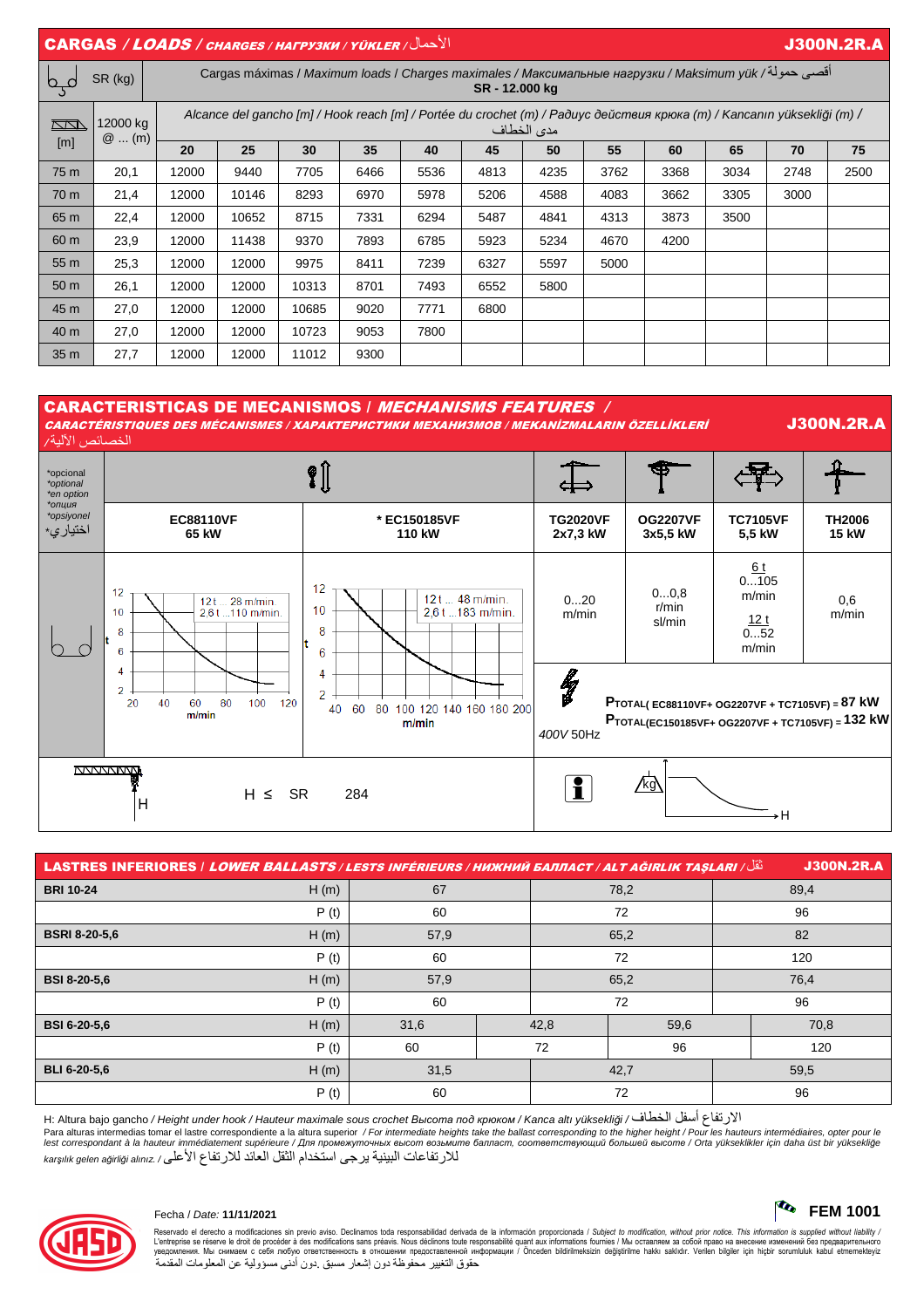| <b>LISTA DE EMBARQUE / PACKING LIST</b><br><b>J300N.2R.A</b><br>قائمة التحميل <sub> </sub> LISTE DE COLISAGE / СПИСОК ПОСТАВКИ / <u>СЕКІ LISTESI </u>                                                                                                                                                                                                        |                                                                                                      |                               |                                                                            |                                                                      |                                                                      |                                                                    |  |  |  |
|--------------------------------------------------------------------------------------------------------------------------------------------------------------------------------------------------------------------------------------------------------------------------------------------------------------------------------------------------------------|------------------------------------------------------------------------------------------------------|-------------------------------|----------------------------------------------------------------------------|----------------------------------------------------------------------|----------------------------------------------------------------------|--------------------------------------------------------------------|--|--|--|
| اسم/ DENOMINACIÓN / DENOMINATION / DÉSIGNATION / HA3BAHUE / AÇIKLAMA                                                                                                                                                                                                                                                                                         | $L$ [m]                                                                                              | A[m]                          | H[m]                                                                       | P/W<br>[kg]                                                          |                                                                      |                                                                    |  |  |  |
| Torre inferior / Lower tower / Tour<br>inférieure / Нижняя башня Alt kule /<br>البرج السفلي                                                                                                                                                                                                                                                                  | TLI20-5,6<br>TSI20-5,6<br>TSRI20-5,6<br>TRID24-5,6                                                   |                               | 5,886<br>5,966<br>5,990<br>5,990                                           | 2,306<br>2,328<br>2,257<br>3,202                                     | 2,357<br>2,390<br>2,257<br>3,202                                     | 4235<br>5390<br>6562<br>8400                                       |  |  |  |
| Torre /Tower/Tour<br>برج/ Башня / Kule /                                                                                                                                                                                                                                                                                                                     | <b>TL20</b><br>TL20-5.6<br>TS20-5,6A<br>TS20-5,6<br>TSR20-5,6A<br>TSR20-5,6<br>TR24-5,6<br>TRD24-5,6 |                               | 4,175<br>5,886<br>5,978<br>5,966<br>5,926<br>5,990<br>5,990<br>5,977       | 2,201<br>2,306<br>2,381<br>2,328<br>2,388<br>2,257<br>2,760<br>2,740 | 2,281<br>2,357<br>2,331<br>2,390<br>2,325<br>2,257<br>2,835<br>2,285 | 2095<br>2910<br>3530<br>3550<br>4170<br>4210<br>4760<br>5280       |  |  |  |
| Torre asiento pista + base punta de torre + orientación<br>Slewing table + tower head base + slewing mechanism<br>Tour pivot + base du porte-flèche + mécanisme d'orientation<br>Сиденье площадки + основание верхней секции башни +<br>поворотный механизм<br>Göbek +kule kafa bölümü tabanı+mekanizma<br>برج وحدة الدوارن + قاعدة رأس البرج + ألية الدوران |                                                                                                      |                               | 5,08                                                                       | 2,53                                                                 | 2,27                                                                 | 7390                                                               |  |  |  |
| Punta de torre / Tower head / Porte-flèche<br>و أس البرج/ верхняя секция башни / kulenin kafa bölümü                                                                                                                                                                                                                                                         |                                                                                                      | ∖∡[ ≠                         | 8,19                                                                       | 1,41                                                                 | 1,82                                                                 | 2820                                                               |  |  |  |
| Conjunto asiento pista, punta de torre, orientación<br>Slewing table assembl +, tower head + slewing<br>Groupe pivot + porte-flèche + mécanisme d'orientation<br>Сиденье площадки + верхняя секция башни +<br>поворотный механизм<br>Göbek +kulenin kafa bölümü+mekanizma<br>مجموعة وحدة الدوارن + رأس البرج +  ألية الدوران                                 |                                                                                                      |                               | 12,15                                                                      | 3,05                                                                 | 2,48                                                                 | 10750                                                              |  |  |  |
| P17-10R (1)<br>P <sub>17</sub> -2R (2)<br>Tramo de pluma<br>P17-3N (3)<br>Jib section<br>$P17-4N(4)$<br>Tronçon de flèche<br>P17-5N (5)<br>Секция стрелы<br>P17-6R (6)<br>Bom bölümü<br>P17-7N (7)<br>أجزاء الذراع<br>P17-8N (8)<br>P17-9N (9)                                                                                                               |                                                                                                      | <u>WWWWWWWWWWWWWWWWW</u>      | 8,81<br>10,19<br>10,19<br>10,19<br>10,19<br>10,19<br>10,19<br>5,30<br>2,16 | 1,68<br>1,60<br>1,60<br>1,60<br>1,60<br>1,60<br>1,60<br>1,60<br>1,60 | 1,99<br>2,03<br>2,04<br>1,89<br>1,99<br>1,99<br>1,89<br>1,89<br>2,20 | 1740<br>2050<br>1970<br>1680<br>1530<br>1485<br>1165<br>745<br>420 |  |  |  |
| Polipasto / Hook assembly / Palan / Полиспаст / Kanca<br>بكرة / takımı                                                                                                                                                                                                                                                                                       |                                                                                                      |                               | 1,35                                                                       | 0,3                                                                  | 1,3                                                                  | 400                                                                |  |  |  |
| Tirante sostén pluma / Jib support tie / Tirant de fleche<br>/ Растяжка поддержки стрелы / Kol destek bağları /<br>مشد دعامة الذر اع                                                                                                                                                                                                                         |                                                                                                      | Largo / Long<br>Corto / Short | 4,97<br>6,02                                                               | 0,40<br>0,22                                                         | 0,74<br>0,71                                                         | 1605<br>870                                                        |  |  |  |
| Carro / Trolley / Chariot / Грузовая тележка / Saryo / عربة                                                                                                                                                                                                                                                                                                  |                                                                                                      |                               | 2,32                                                                       | 2,42                                                                 | 1,55                                                                 | 570                                                                |  |  |  |
| Contrapluma con plataformas / Counterjib with platforms<br>Contre-flèche avec plateformes / Противовесная консоль с<br>الذراع المقابل مع المنصة / платформами / Platformlu kuyruk                                                                                                                                                                            |                                                                                                      |                               | 12,10                                                                      | 2,76                                                                 | 0,62                                                                 | 3085                                                               |  |  |  |
| Prolongación contrapluma con plataforma / Counterjib extension with<br>platform<br>Prolongement contre-flèche avec plateforme / Удлинение<br>противовесной консоли с платформой / Kuyruk platformla<br>امتداد الذراع المعاكس مع الممرات / uzatılması                                                                                                         |                                                                                                      |                               | 8,30                                                                       | 1,91                                                                 | 0,58                                                                 | 1925                                                               |  |  |  |
| Plataforma y cabina / Platform and cabin / Plateforme et cabine<br>Платформа и кабина / Platform ve kabin / منصة وكابينة                                                                                                                                                                                                                                     |                                                                                                      |                               | 3,760                                                                      | 2,050                                                                | 2,400                                                                | 1280                                                               |  |  |  |
| Soporte y elevación (sin cable) / Support and<br>hoisting (without rope) / Support et levage (sans<br>câble) / Опора и подъем (без троса) / Destek ve<br>vinç kulesi (kablosuz) / (دعم ورفع (بدون كابل)                                                                                                                                                      | EC 88110 VF                                                                                          |                               | 3,03                                                                       | 2,3                                                                  | 2,12                                                                 | 3900                                                               |  |  |  |
| Transporte torre de montaje/ Jacking cage transport /<br>Transport de tour de montage / Транспортировка<br>монтажной башни / Kaldırma kafesinin taşınması /<br>نقل بر ج التر کیب                                                                                                                                                                             |                                                                                                      | I<br>TM20L-5,6                | 9.550                                                                      | 2.070                                                                | 2.520                                                                | 5.690                                                              |  |  |  |
| Lastre / Ballast / Lest / Балласт / Alt ağirlik taşlari / تقل                                                                                                                                                                                                                                                                                                |                                                                                                      |                               | 3,80                                                                       | 0,58                                                                 | 1,5                                                                  | 6000                                                               |  |  |  |



# Fecha / Date: **11/11/2021 FEM 1001**

Reservado el derecho a modificaciones sin previo aviso. Declinamos toda responsabilidad derivada de la información proporcionada / Subject to *modification, without prior notice. This information is supplied without liab*